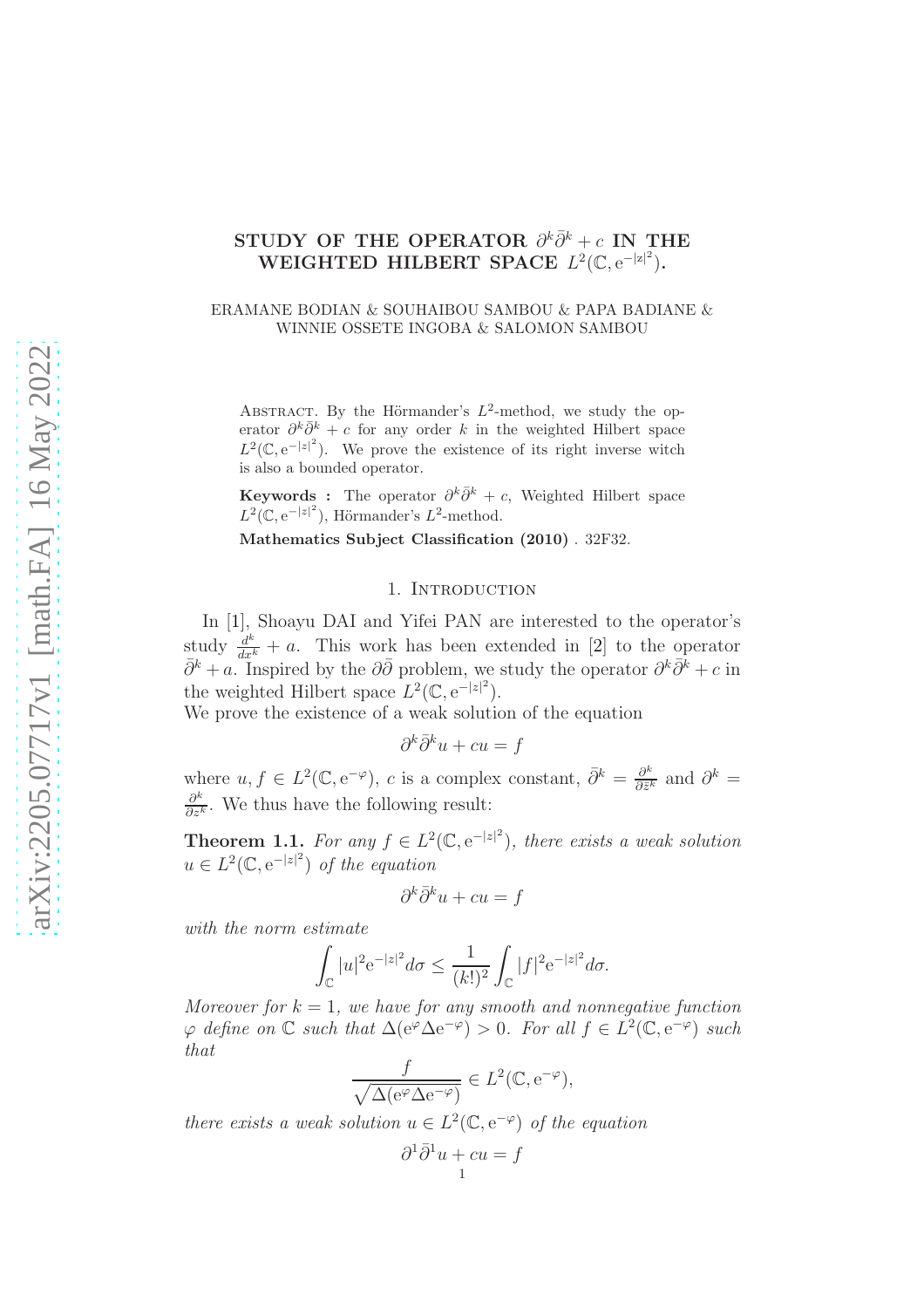#### 2 E. BODIAN & S. SAMBOU & P. BADIANE & W. O. INGOBA & S. SAMBOU

with the norm estimate

$$
\int_{\mathbb{C}} |u|^2 e^{-\varphi} d\sigma \le 16 \int_{\mathbb{C}} \frac{|f|^2}{\Delta(e^{\varphi} \Delta e^{-\varphi})} e^{-\varphi} d\sigma.
$$

As a consequence of theorem [1.1,](#page-0-0) we show that the operator  $\partial^k \bar{\partial}^k + c$ has a right inverse and that its inverse is bounded in  $\hat{L}^2(\mathbb{C}, e^{-|z|^2})$ . For  $k = 1$  then  $4\partial^1 \overline{\partial}^1 = \Delta$  is the complex Laplacian and  $\Delta$  is the Laplacian in  $\mathbb{R}^2$ .

### 2. Some Lemmas

Consider the weighted Hilbert space

$$
L^2(\mathbb{C}, e^{-\varphi}) = \{ f \in L^2_{loc}(\mathbb{C}) : \int_{\mathbb{C}} |f|^2 e^{-\varphi} d\sigma < +\infty \}
$$

where  $\varphi$  is a nonnegative function on  $\mathbb{C}$ .

We define the weighted inner product on  $L^2(\mathbb{C}, e^{-\varphi})$  by:  $\forall f, g \in \mathbb{C}$  $L^2(\mathbb{C}, e^{-\varphi})$ , we have

$$
_{\varphi}=\int_{\mathbb C}\overline{f}g\mathrm{e}^{-\varphi}d\sigma
$$

and the norm on  $L^2(\mathbb{C}, e^{-\varphi})$  by

$$
\| f \|_{\varphi} = \sqrt{< f, f>_{\varphi}} \qquad \forall \quad f \in L^{2}(\mathbb{C}, e^{-\varphi}).
$$

We denote by  $C_0^{\infty}(\mathbb{C})$  the space of the functions  $\phi : \mathbb{C} \to \mathbb{C}$  of class  $C^{\infty}$ with compact support.

Let  $u, f \in L^2_{loc}(\mathbb{C})$ , we say that u is a weak solution of the equation  $\partial^k \bar{\partial}^k u = f$  if

$$
\int_{\mathbb{C}} u \partial^{k} \bar{\partial}^{k} \phi d\sigma = \int_{\mathbb{C}} f \phi d\sigma.
$$

Let  $\varphi$  be a nonnegative function of class  $C^{\infty}$  on  $\mathbb C$  and  $\phi \in C_0^{\infty}(\mathbb C)$ , we define the formal adjoint of  $\partial^k \bar{\partial}^k$  with respect to the definition of weighted inner product in  $L^2(\mathbb{C}, e^{-\varphi})$  and with respect to the definition of the weak solution as :

$$
\langle \phi, \partial^k \bar{\partial}^k u \rangle = \int_{\mathbb{C}} \overline{\phi} \partial^k \bar{\partial}^k u e^{-\varphi} d\sigma
$$
  

$$
= \int_{\mathbb{C}} \overline{\partial}^k \partial^k (\overline{\phi} e^{-\varphi}) u d\sigma
$$
  

$$
= \int_{\mathbb{C}} e^{\varphi} \overline{\partial}^k \partial^k (\overline{\phi} e^{-\varphi}) u e^{-\varphi} d\sigma
$$
  

$$
= \int_{\mathbb{C}} e^{\varphi} \partial^k \overline{\partial}^k (\phi e^{-\varphi}) u e^{-\varphi} d\sigma
$$
  

$$
= \langle e^{\varphi} \partial^k \overline{\partial}^k (\phi e^{-\varphi}), u \rangle_{\varphi}
$$
  

$$
= \langle \partial_{\varphi}^k \partial_{\varphi}^{k*} (\phi), u \rangle_{\varphi}
$$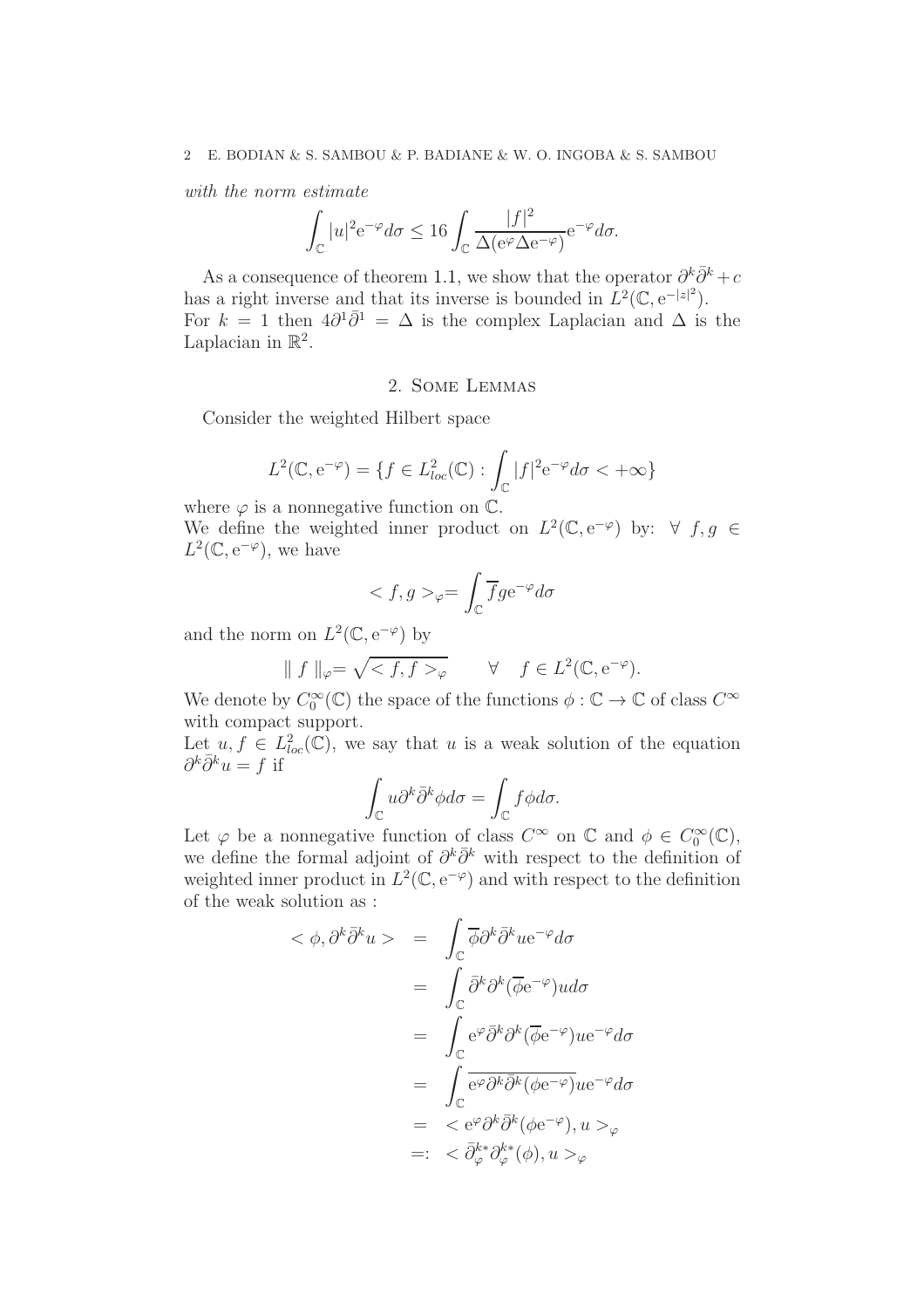where  $\bar{\partial}_{\varphi}^{k*} \partial_{\varphi}^{k*}(\phi) = e^{\varphi} \partial^k \bar{\partial}^k (\phi e^{-\varphi})$  is the formal adjoint of  $\partial^k \bar{\partial}^k$  in  $C_0^{\infty}(\mathbb{C})$ . Let  $(\partial^k \overline{\partial}^k + c)^*_{\varphi}$  be the formal adjoint of  $\partial^k \overline{\partial}^k + c$  in  $C_0^{\infty}(\mathbb{C})$ . Let  $I^*_{\varphi} = I$  where I the identity operator, then

$$
(\partial^k \bar{\partial}^k + c)^*_{\varphi} = \bar{\partial}^{k*}_{\varphi} \partial^{k*}_{\varphi} + c.
$$

We start by giving some lemmas in the general case of weighted spaces based on the functional analysis which will be very useful to us in the proof of the Theorem [1.1.](#page-0-0)

<span id="page-2-0"></span>**Lemma 2.1.** For each  $f \in L^2(\mathbb{C}, e^{-\varphi})$ , there exists a weak solution  $u \in L^2(\mathbb{C}, e^{-\varphi})$  of the equation

$$
\partial^k \bar{\partial}^k u + cu = f
$$

with the norm estimate

$$
||u||_{\varphi}^2 \le a
$$

if and only if

$$
| < f, \phi >_{\varphi} |^{2} \le a ||(\partial^{k} \overline{\partial}^{k} + c)_{\varphi}^{*} \phi||_{\varphi}^{2}
$$

 $\forall \phi \in C_0^{\infty}(\mathbb{C})$  where a is a constant.

**Proof:** Let  $H = \partial^k \bar{\partial}^k + c$  and  $H^*_{\varphi} = (\partial^k \bar{\partial}^k + c)^*_{\varphi}$ . We suppose that there exists  $u \in L^2(\mathbb{C}, e^{-\varphi})$  such that

$$
\partial^k \bar{\partial}^k u + cu = f
$$

with the norm estimate

$$
||u||_{\varphi}^2 \leq a,
$$

the we have

$$
|_{\varphi}|^{2} = |_{\varphi}|^{2} = |_{\varphi}|^{2}
$$
  

$$
\leq ||u||_{\varphi}^{2}||H_{\varphi}^{*}\phi||_{\varphi}^{2}
$$
  

$$
\leq |u||_{\varphi}^{2}||H_{\varphi}^{*}\phi||_{\varphi}^{2}
$$

therefore

$$
| < f, \phi >_{\varphi} |^{2} \le a ||(\partial^{k} \bar{\partial}^{k} + c)_{\varphi}^{*} \phi||_{\varphi}^{2}.
$$

We suppose that

$$
|_{\varphi}|^2\leq a||(\partial^k\bar{\partial}^k+c)^*_{\varphi}\phi||_{\varphi}^2.
$$

Consider the subspace

$$
E = \{H_{\varphi}^* \phi : \phi \in C_0^{\infty}(\mathbb{C})\} \subset L^2(\mathbb{C}, e^{-\varphi}).
$$

We define a linear map by

$$
L_f:E\to\mathbb{C}
$$

with

$$
L_f(H_{\varphi}^*\phi) = \langle f, \phi \rangle_{\varphi} = \int_{\mathbb{C}} \overline{f} \phi e^{-\varphi} d\sigma
$$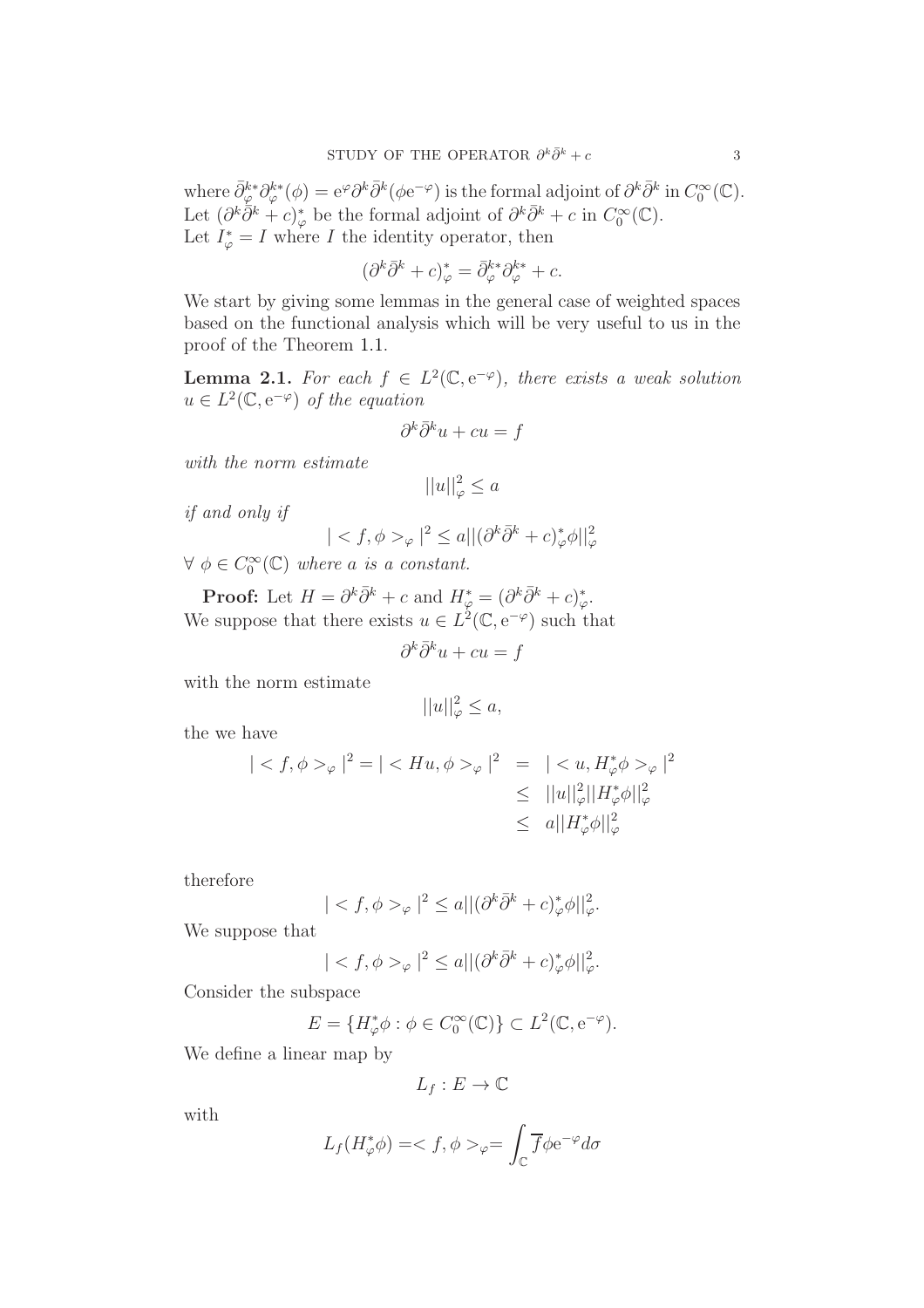however

$$
|L_f(H_{\varphi}^*\phi)| = | \langle f, \phi \rangle_{\varphi} | \leq \sqrt{a} |H_{\varphi}^*\phi||_{\varphi}
$$

therefore  $L_f$  is bounded in E.

According to the Hahn-Banach extension theorem,  $L_f$  can be extended to an operator  $\tilde{L}_f$  on  $L^2(\mathbb{C}, e^{-\varphi})$  with

$$
|\tilde{L}_f(g)| \le \sqrt{a} ||g||_{\varphi} \quad \forall \ \ g \in L^2(\mathbb{C}, \mathrm{e}^{-\varphi}).
$$

According to Riesz's representation theorem, there exists a unique  $u_0 \in$  $L^2(\mathbb{C}, e^{-\varphi})$  such that

$$
\tilde{L}_f(g) = \langle u_0, g \rangle_{\varphi} \quad \forall \ g \in L^2(\mathbb{C}, \mathrm{e}^{-\varphi})
$$

therefore

$$
\tilde{L}_f(H^*_{\varphi}\phi) = _{\varphi} = _{\varphi}
$$

however

$$
\tilde{L}_f(H^*_{\varphi}\phi) = L_f(H^*_{\varphi}\phi) = \langle f, \phi \rangle_{\varphi}
$$

in  $E$  therefore

$$
\langle H u_0, \phi \rangle_{\varphi} = \langle f, \phi \rangle_{\varphi}
$$

so

 $Hu_0 = f$ 

which implies

$$
\partial^k\bar\partial^k u_0+cu_0=f
$$

and

$$
||u_0||_{\varphi}^2 = | < u_0, u_0 > \varphi| = |\tilde{L}_f(u_0)| \le \sqrt{a} ||u_0||_{\varphi}
$$

therefore

$$
||u_0||_{\varphi}^2 \leq a
$$

however  $u_0 \in L^2(\mathbb{C}, e^{-\varphi})$  then let  $u_0 = u$ , so there exists a  $u \in L^2(\mathbb{C}, e^{-\varphi})$  $L^2(\mathbb{C}, e^{-\varphi})$  such that

$$
\partial^k\bar\partial^k u+cu=f
$$

with

$$
||u||_{\varphi}^2 \leq a.
$$

### Lemma 2.2.

 $||(\partial^k \bar{\partial}^k + c)_\varphi^* \phi||_\varphi^2 = ||(\partial^k \bar{\partial}^k + c)\phi||_\varphi^2 + \langle \phi, \partial^k \bar{\partial}^k (\bar{\partial}^{k*} \partial^{k*} \phi) - \bar{\partial}^{k*} \partial^{k*} (\partial^k \bar{\partial}^k \phi) \rangle_{\varphi}$  $\forall \phi \in C_0^{\infty}(\mathbb{C}).$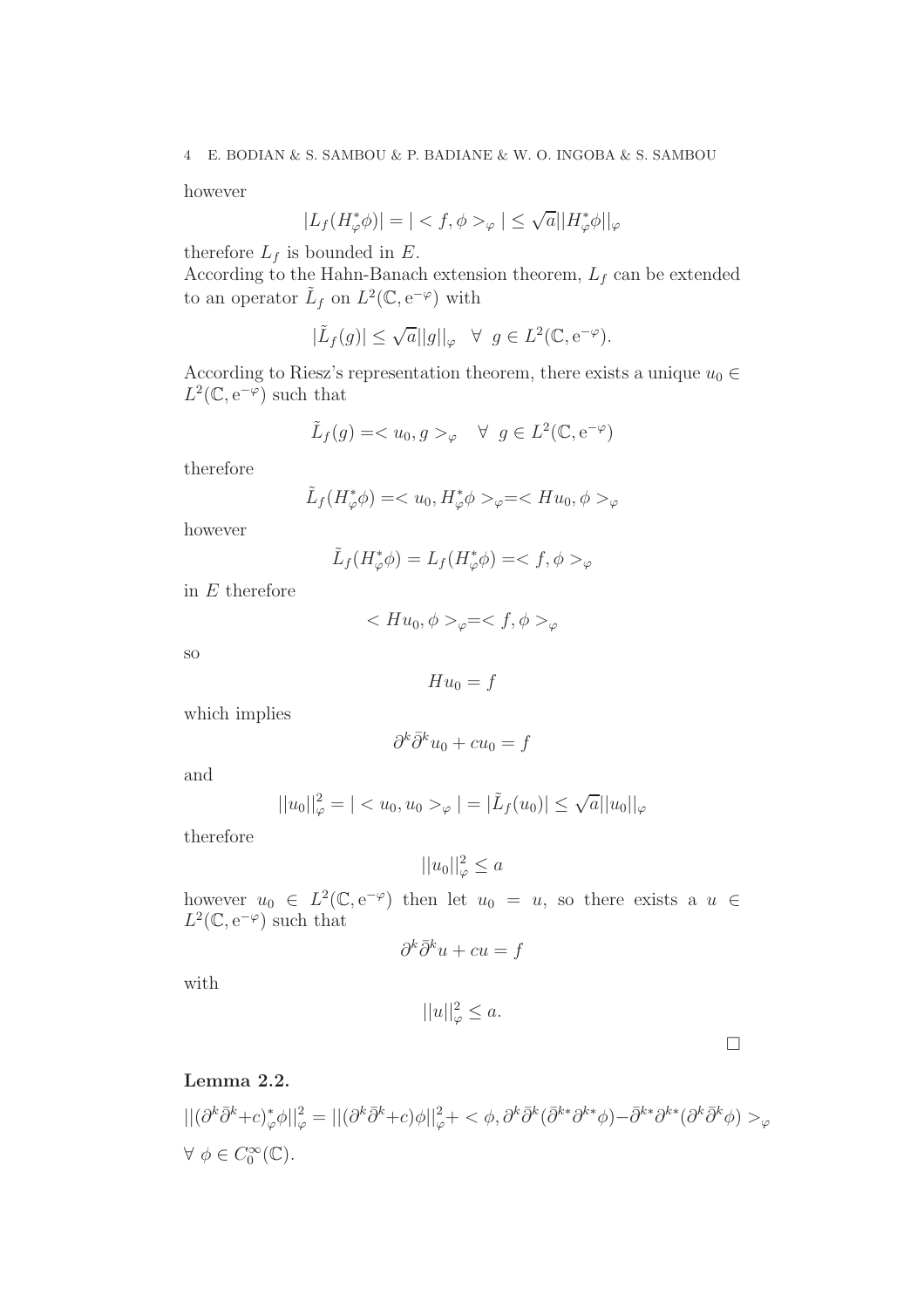**Proof:** Let  $H = \partial^k \bar{\partial}^k + c$  and  $H^*_{\varphi} = (\partial^k \bar{\partial}^k + c)^*_{\varphi}$ . For any  $\phi \in C_0^{\infty}(\mathbb{C})$ 

$$
\begin{aligned}\n||H_{\varphi}^* \phi||_{\varphi}^2 &=& H_{\varphi}^* \phi, H_{\varphi}^* \phi >_{\varphi} \\
&= & < \phi, HH_{\varphi}^* \phi >_{\varphi} \\
&= & < \phi, H_{\varphi}^* H \phi + HH_{\varphi}^* \phi - H_{\varphi}^* H \phi >_{\varphi} \\
&= & < H \phi, H \phi > + & < \phi, HH_{\varphi}^* \phi - H_{\varphi}^* H \phi >_{\varphi} \\
&= & ||H \phi||_{\varphi}^2 + & < \phi, HH_{\varphi}^* \phi - H_{\varphi}^* H \phi >_{\varphi}\n\end{aligned}
$$

we have

$$
HH_{\varphi}^* \phi = (\partial^k \bar{\partial}^k + c)(\partial^k \bar{\partial}^k + c)_{\varphi}^* \phi
$$
  
= 
$$
(\partial^k \bar{\partial}^k + c)(\bar{\partial}^{k*}_{\varphi} \partial^k_{\varphi} + c)\phi
$$
  
= 
$$
\partial^k \bar{\partial}^k (\bar{\partial}^{k*}_{\varphi} \partial^k_{\varphi} \phi) + c\partial^k \bar{\partial}^k \phi + c\bar{\partial}^{k*}_{\varphi} \partial^k_{\varphi} \phi + c^2 \phi
$$

We have the same,

$$
H_{\varphi}^* H \phi = \bar{\partial}_{\varphi}^{k*} \partial_{\varphi}^{k*} (\partial^k \bar{\partial}^k \phi) + c \partial^k \bar{\partial}^k \phi + c \bar{\partial}_{\varphi}^{k*} \partial_{\varphi}^{k*} \phi + c^2 \phi
$$

therefore

$$
HH_{\varphi}^* \phi - H_{\varphi}^* H \phi = \partial^k \bar{\partial}^k (\bar{\partial}_{\varphi}^{k*} \partial_{\varphi}^{k*} \phi) - \bar{\partial}_{\varphi}^{k*} \partial_{\varphi}^{k*} (\partial^k \bar{\partial}^k \phi)
$$

so

$$
||H_{\varphi}^*\phi||_{\varphi}^2 = ||H\phi||_{\varphi}^2 + \langle \phi, \partial^k \bar{\partial}^k (\bar{\partial}_{\varphi}^{k*} \partial_{\varphi}^{k*} \phi) - \bar{\partial}_{\varphi}^{k*} \partial_{\varphi}^{k*} (\partial^k \bar{\partial}^k \phi) \rangle_{\varphi}
$$

therefore

$$
||(\partial^k \bar{\partial}^k + c)^*_{\varphi} \phi||_{\varphi}^2 = ||(\partial^k \bar{\partial}^k + c)\phi||_{\varphi}^2 + \langle \phi, \partial^k \bar{\partial}^k (\bar{\partial}^{k*}_{\varphi} \partial^{k*}_{\varphi} \phi) - \bar{\partial}^{k*}_{\varphi} \partial^{k*}_{\varphi} (\partial^k \bar{\partial}^k \phi) >_{\varphi}.
$$

## <span id="page-4-0"></span>Lemma 2.3.

$$
\langle \phi, \partial^k \bar{\partial}^k (\bar{\partial}_\varphi^{k*} \partial_\varphi^{k*} \phi) - \bar{\partial}_\varphi^{k*} \partial_\varphi^{k*} (\partial^k \bar{\partial}^k \phi) \rangle_{\varphi} = \langle \phi, \sum_{i,j=1}^k \sum_{l,m=1}^k C_k^i C_k^j C_k^l C_k^m \times
$$

$$
(\partial^{k-m} \bar{\partial}^{k-l} \partial^{k-j} \bar{\partial}^{k-l} \phi) \partial^m \bar{\partial}^l (e^\varphi \partial^j \bar{\partial}^i e^{-\varphi}) \rangle
$$

For any  $\phi \in C_0^{\infty}(\mathbb{C})$ .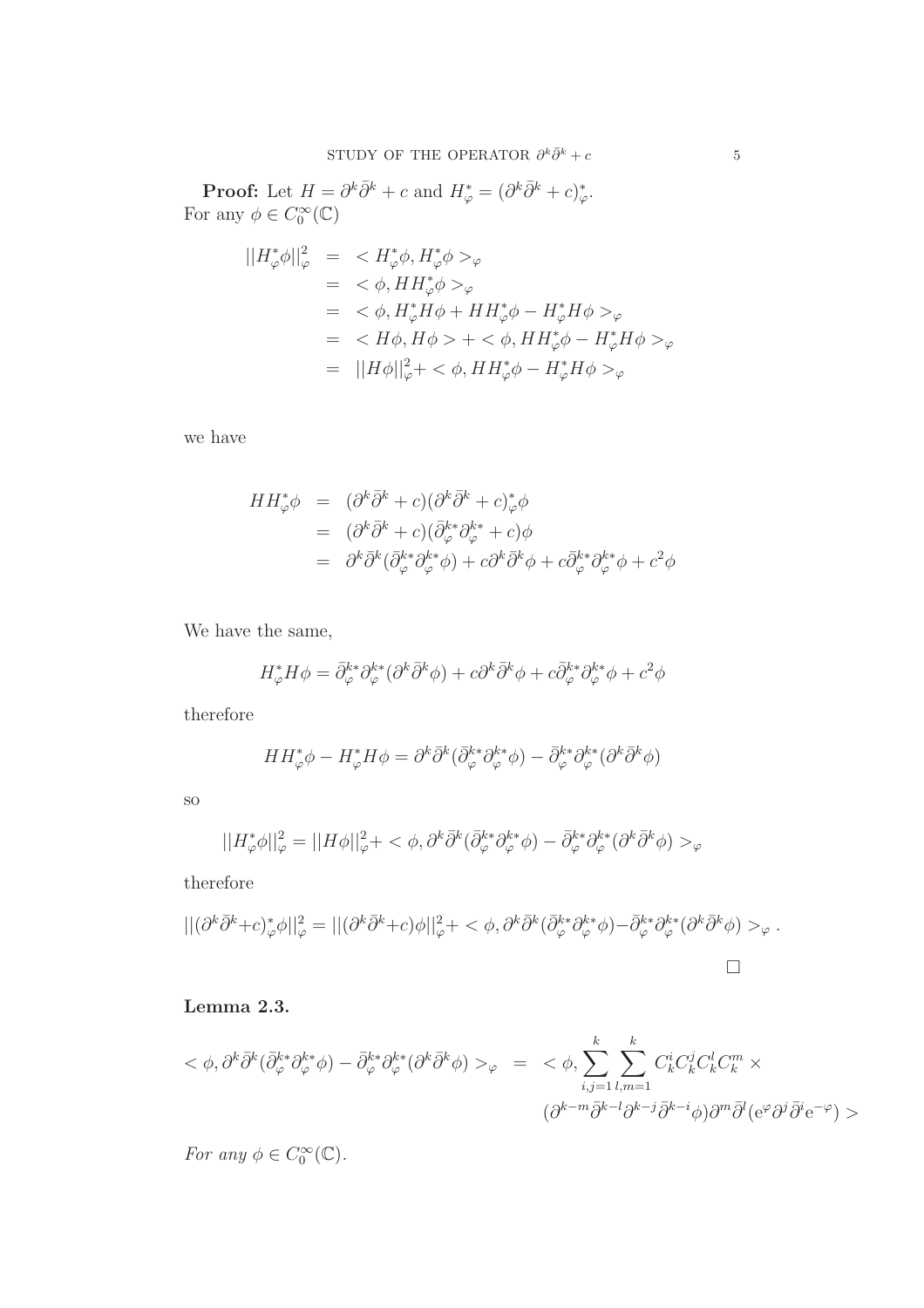Proof:

$$
\bar{\partial}_{\varphi}^{k*} \partial_{\varphi}^{k*}(\phi) = e^{\varphi} \partial^{k} \bar{\partial}^{k} (\phi e^{-\varphi})
$$
\n
$$
= e^{\varphi} \partial^{k} \left( \sum_{i=0}^{k} C_{k}^{i} \bar{\partial}^{k-i} \phi \bar{\partial}^{i} e^{-\varphi} \right)
$$
\n
$$
= e^{\varphi} \sum_{i=0}^{k} C_{k}^{i} \partial^{k} (\bar{\partial}^{k-i} \phi \bar{\partial}^{i} e^{-\varphi})
$$
\n
$$
= e^{\varphi} \sum_{i=0}^{k} C_{k}^{i} \sum_{j=0}^{k} C_{k}^{j} \partial^{k-j} \bar{\partial}^{k-i} \phi \partial^{j} \bar{\partial}^{i} e^{-\varphi}
$$
\n
$$
= \sum_{i,j=0}^{k} C_{k}^{i} C_{k}^{j} \partial^{k-j} \bar{\partial}^{k-i} \phi (e^{\varphi} \partial^{j} \bar{\partial}^{i} e^{-\varphi})
$$

$$
\partial^{k}\bar{\partial}^{k}(\bar{\partial}_{\varphi}^{k*}\partial_{\varphi}^{k*}\phi) = \sum_{i,j=0}^{k} C_{k}^{i}C_{k}^{j}\partial^{k}\bar{\partial}^{k}[\partial^{k-j}\bar{\partial}^{k-i}\phi(e^{\varphi}\partial^{j}\bar{\partial}^{i}e^{-\varphi})]
$$
  
\n
$$
= \sum_{i,j=0}^{k} C_{k}^{i}C_{k}^{j}\partial^{k} \sum_{l=0}^{k} C_{k}^{l}(\bar{\partial}^{k-l}\partial^{k-j}\bar{\partial}^{k-i}\phi)\bar{\partial}^{l}(e^{\varphi}\partial^{j}\bar{\partial}^{i}e^{-\varphi})
$$
  
\n
$$
= \sum_{i,j,l=0}^{k} C_{k}^{i}C_{k}^{j}C_{k}^{l}\partial^{k}[(\bar{\partial}^{k-l}\partial^{k-j}\bar{\partial}^{k-i}\phi)\bar{\partial}^{l}(e^{\varphi}\partial^{j}\bar{\partial}^{i}e^{-\varphi})]
$$
  
\n
$$
= \sum_{i,j,l=0}^{k} C_{k}^{i}C_{k}^{j}C_{k}^{l} \sum_{m=0}^{k} C_{k}^{m}(\partial^{k-m}\bar{\partial}^{k-l}\partial^{k-j}\bar{\partial}^{k-i}\phi)\partial^{m}\bar{\partial}^{l}(e^{\varphi}\partial^{j}\bar{\partial}^{i}e^{-\varphi})
$$
  
\n
$$
= \sum_{i,j,l,m=0}^{k} C_{k}^{i}C_{k}^{j}C_{k}^{l}C_{k}^{m}(\partial^{k-m}\bar{\partial}^{k-l}\partial^{k-j}\bar{\partial}^{k-i}\phi)\partial^{m}\bar{\partial}^{l}(e^{\varphi}\partial^{j}\bar{\partial}^{i}e^{-\varphi}).
$$

We have the same

$$
\bar{\partial}^{k*}_{\varphi} \partial^{k*}_{\varphi} (\partial^k \bar{\partial}^k \phi) = \sum_{i,j=0}^k C_k^i C_k^j (\partial^{k-j} \bar{\partial}^{k-i} \partial^k \bar{\partial}^k \phi) (\partial^{\varphi} \partial^j \bar{\partial}^i e^{-\varphi}).
$$

then

$$
\partial^k \bar{\partial}^k (\bar{\partial}^{k*}_{\varphi} \partial^{k*}_{\varphi} \phi) - \bar{\partial}^{k*}_{\varphi} \partial^{k*}_{\varphi} (\partial^k \bar{\partial}^k \phi) = \sum_{i,j=1}^k \sum_{l,m=1}^k C^i_k C^j_k C^l_k C^m_k \times
$$
  

$$
(\partial^{k-m} \bar{\partial}^{k-l} \partial^{k-j} \bar{\partial}^{k-i} \phi) \partial^m \bar{\partial}^l (e^{\varphi} \partial^j \bar{\partial}^i e^{-\varphi})
$$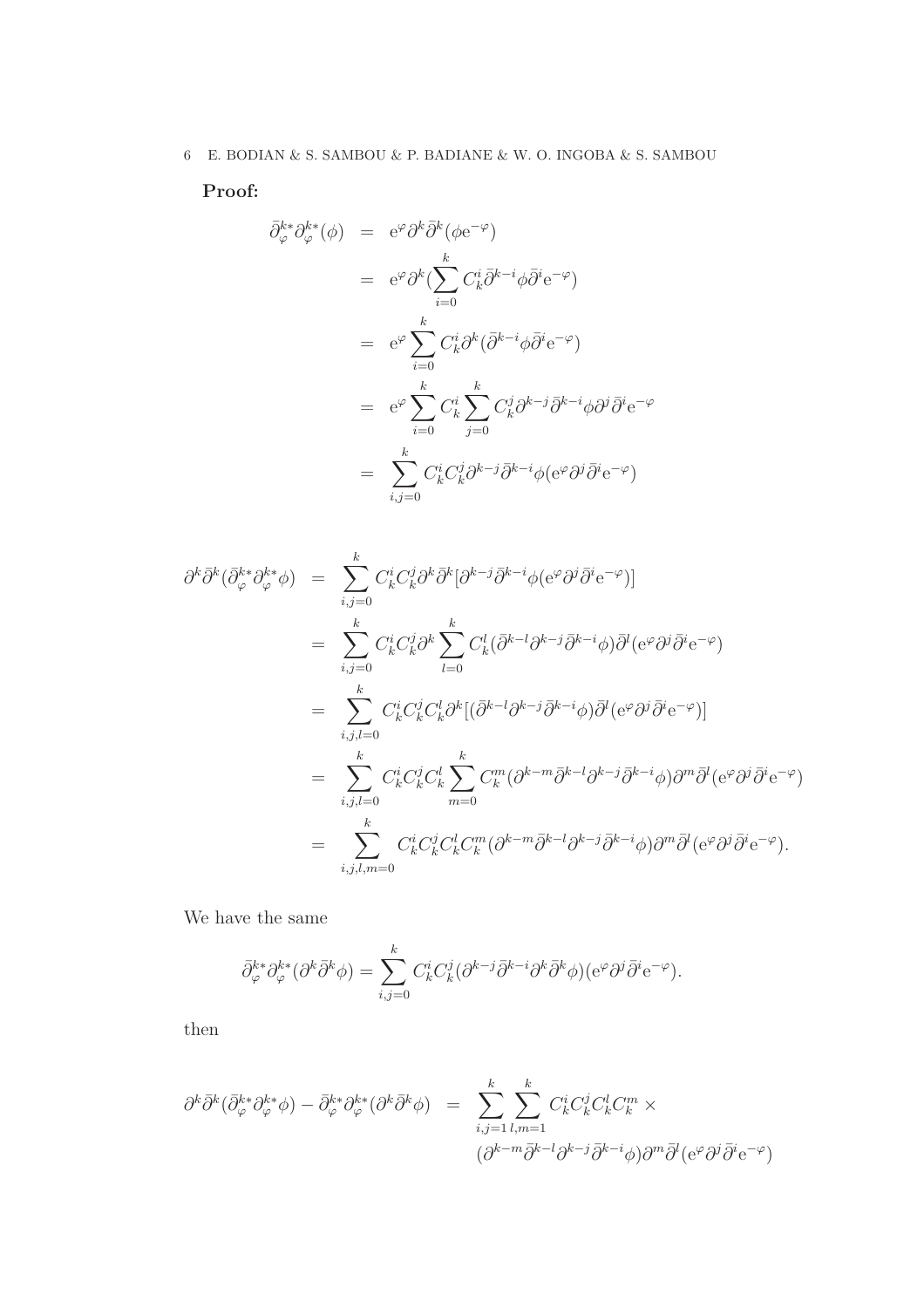therefore

$$
\langle \phi, \partial^k \bar{\partial}^k (\bar{\partial}_\varphi^{k*} \partial_\varphi^{k*} \phi) - \bar{\partial}_\varphi^{k*} \partial_\varphi^{k*} (\partial^k \bar{\partial}^k \phi) \rangle = \langle \phi, \sum_{i,j=1}^k \sum_{l,m=1}^k C_k^i C_k^j C_k^l C_k^m \times
$$

$$
(\partial^{k-m} \bar{\partial}^{k-l} \partial^{k-j} \bar{\partial}^{k-i} \phi) \partial^m \bar{\partial}^l (e^\varphi \partial^j \bar{\partial}^i e^{-\varphi}) \rangle.
$$

<span id="page-6-1"></span>**Lemma 2.4.** Let  $\varphi = |z|^2$  then

$$
\langle \phi, \partial^k \bar{\partial}^k (\bar{\partial}_\varphi^{k*} \partial_\varphi^{k*} \phi) - \bar{\partial}_\varphi^{k*} \partial_\varphi^{k*} (\partial^k \bar{\partial}^k \phi) \rangle_{\varphi} = \langle \phi, \sum_{j=1}^k \sum_{l=1}^k \sum_{i=j-n}^k \sum_{n=l}^j \sum_{m=1}^{i-j+n} C_k^i C_k^j C_k^l C_k^m C_j^n \times
$$
  

$$
\frac{(\partial^{k-m} \bar{\partial}^{k-l} \partial^{k-j} \bar{\partial}^{k-i} \phi) \times}{(i-j+n-m)!}
$$
  

$$
\frac{(n)!}{(n-l)!} (z)^{i-j+n-m} (\bar{z})^{n-l} \rangle
$$

For all  $\phi \in C_0^{\infty}(\mathbb{C})$ .

**Proof:** Let  $h(g) = e^g$  with  $g = -\varphi$ , according to the formula of Faà di Bruno [\[3\]](#page-15-2), we have

$$
\bar{\partial}^{i} e^{g} = \bar{\partial}^{i}(h(g))
$$
\n
$$
= \sum \frac{i!}{m_{1}! m_{2}! \cdots m_{i}!} h^{(m_{1} + \cdots + m_{i})}(g) \prod_{\gamma=1}^{i} (\frac{\bar{\partial}^{\gamma} g}{\gamma !})^{m_{\gamma}}
$$
\n
$$
= (\sum \frac{i!}{m_{1}! m_{2}! \cdots m_{i}!} \prod_{\gamma=1}^{i} (\frac{-\bar{\partial}^{\gamma} \varphi}{\gamma !})^{m_{\gamma}}) e^{-\varphi}
$$
\n
$$
=: P_{i} e^{-\varphi}
$$

Where the sum runs through all the  $i$ -tuples of nonnegative integers  $(m_1, m_2, \dots, m_i)$  satisfying the constraint :  $1m_1 + 2m_2 + \dots + im_i = i$ . Let  $\varphi = |z|^2$ , we have

$$
\bar{\partial}^{\gamma}\varphi = \begin{cases}\nz & \text{if } \gamma = 1 \\
0 & \text{if } \gamma \ge 2\n\end{cases}
$$
\n
$$
P_i = (-\bar{\partial}^{\gamma}\varphi)^i = (-z)^i = (-1)^i (z)^i
$$
\n
$$
\bar{\partial}^i e^{-|z|^2} = (-1)^i (z)^i e^{-|z|^2}
$$

So

(2.1) 
$$
\partial^j \bar{\partial}^i e^{-|z|^2} = (-1)^i \partial^j (z)^i e^{-|z|^2})
$$

<span id="page-6-0"></span>(2.2) 
$$
\partial^j \bar{\partial}^i e^{-|z|^2} = (-1)^i \sum_{n=0}^j C_j^n \partial^{j-n}(z)^i \partial^n e^{-|z|^2}
$$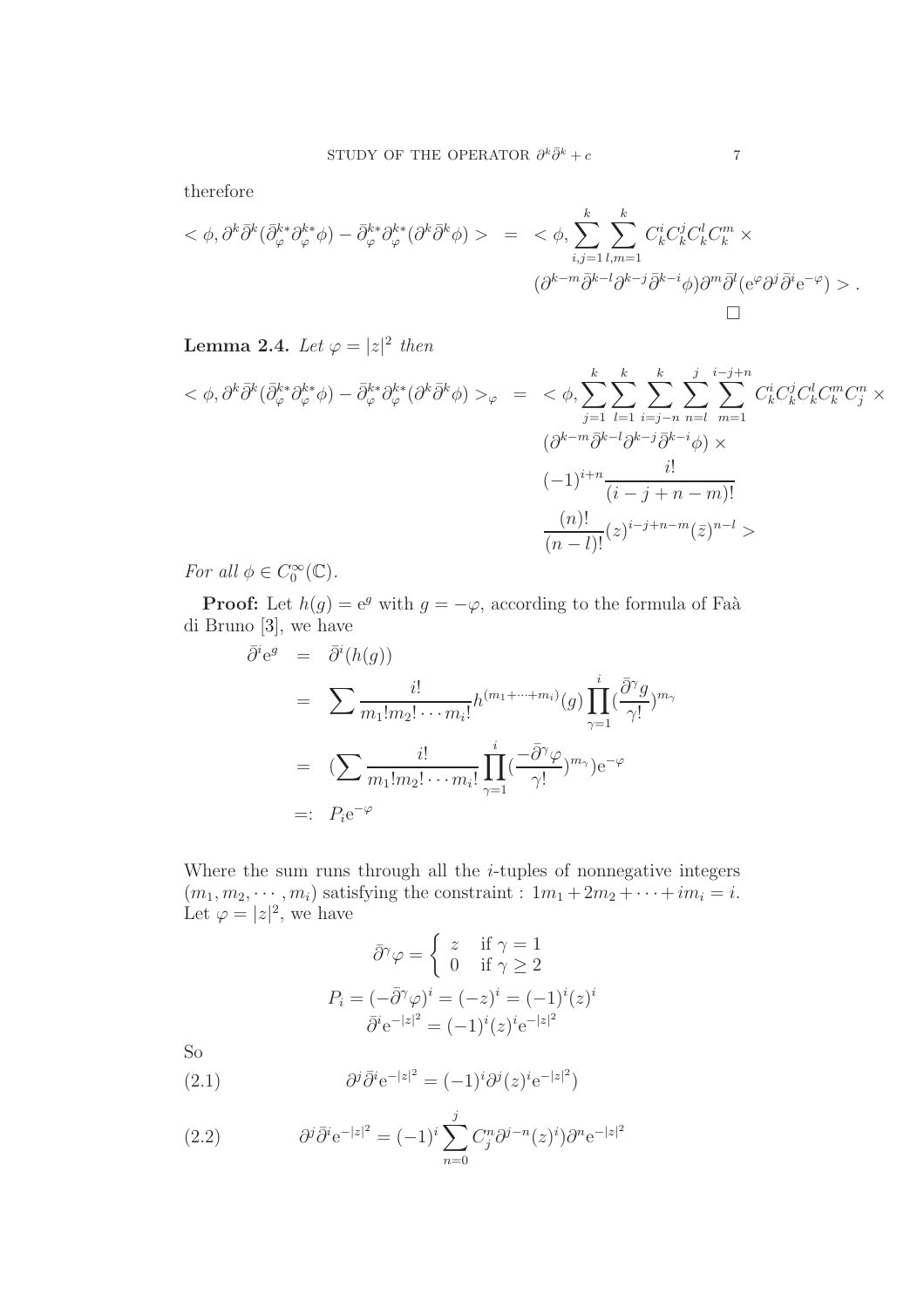### 8 E. BODIAN & S. SAMBOU & P. BADIANE & W. O. INGOBA & S. SAMBOU

By still applying Faà di Bruno's formula, we have

$$
P_j = (-1)^j (z)^j
$$

$$
\partial^n e^{-|z|^2} = (-1)^n (\bar{z})^n e^{-|z|^2}
$$

By replacing in [2.2,](#page-6-0) we have

(2.3) 
$$
\partial^j \bar{\partial}^i e^{-|z|^2} = (-1)^i \sum_{n=0}^j (-1)^n C_j^n \partial^{j-n} (z)^i (\bar{z})^n e^{-|z|^2}
$$

however

<span id="page-7-0"></span>
$$
\partial^{j-n}(z)^i = \begin{cases} 0 & \text{if } i < j - n \\ \frac{i!}{(i-j+n)!}(z)^{i-j+n} & \text{if } i \ge j - n \end{cases}
$$

By replacing in [2.3,](#page-7-0) we have

$$
\partial^j \bar{\partial}^i e^{-|z|^2} = \begin{cases} 0 & \text{if } i < j - n \\ \sum_{n=0}^j (-1)^{n+i} C_j^n \frac{i!}{(i-j+n)!} (z)^{i-j+n} (\bar{z})^n e^{-|z|^2} & \text{if } i \ge j - n \end{cases}
$$

$$
e^{|z|^2} \partial^j \bar{\partial}^i e^{-|z|^2} = \begin{cases} 0 & \text{if } i < j - n \\ \sum_{n=0}^j (-1)^{n+i} C_j^n \frac{i!}{(i-j+n)!} (z)^{i-j+n} (\bar{z})^n & \text{if } i \ge j - n \end{cases}
$$

we have

$$
\bar{\partial}^l(e^{|z|^2}\partial^j\bar{\partial}^i e^{-|z|^2}) = \sum_{n=0}^j (-1)^{n+i} C_j^n \frac{i!}{(i-j+n)!} (z)^{i-j+n} \bar{\partial}^l(\bar{z})^n \text{ if } i \ge j-n
$$

$$
\bar{\partial}^l(e^{|z|^2}\partial^j\bar{\partial}^i e^{-|z|^2}) = \begin{cases} 0\\ \text{if } n < l \text{ and } i < j - n\\ \\ \sum_{n=0}^j (-1)^{n+i}C_j^n \frac{i!}{(i-j+n)!} \frac{(n)!}{(n-l)!} (z)^{i-j+n} (\bar{z})^{n-l}\\ \\ \text{if } i \ge j - n \text{ and } n \ge l \end{cases}
$$

so

$$
\partial^m \bar{\partial}^l (e^{|z|^2} \partial^j \bar{\partial}^i e^{-|z|^2}) = \begin{cases} 0 & \text{if } n < l, \ i - j + n < m \text{ and } i < j - n \\ & \\ \sum_{n=0}^j (-1)^{n+i} C_j^n \frac{i!}{(i-j+n)!} \frac{(n)!}{(n-l)!} \frac{(i-j+n)!}{(i-j+n-m)!} (z)^{i-j+n-m} (\bar{z})^{n-l} \\ & \text{if } i \ge j - n, \ i - j + n \ge m \text{ and } n \ge l \end{cases}
$$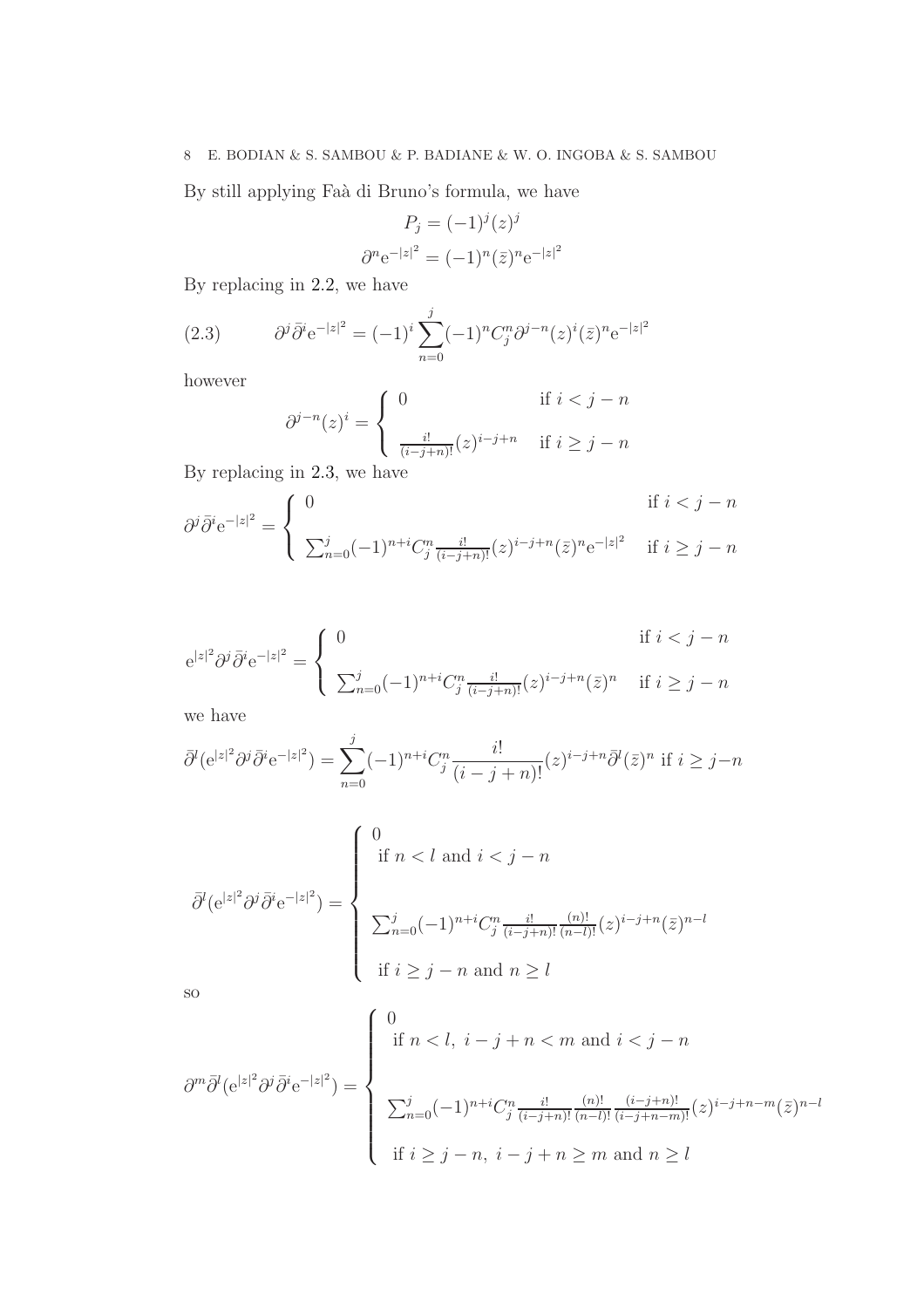$$
\langle \phi, \partial^k \bar{\partial}^k (\bar{\partial}_\varphi^{k*} \phi) - \bar{\partial}_\varphi^{k*} \partial_\varphi^{k*} (\partial^k \bar{\partial}^k \phi) \rangle = \langle \phi, \rangle
$$
  

$$
\sum_{j=1}^k \sum_{l=1}^k \sum_{i=j-n}^k \sum_{n=l}^j \sum_{m=1}^{i-j+n} C_k^i C_k^j C_k^l C_k^m C_j^n (\partial^{k-m} \bar{\partial}^{k-l} \partial^{k-j} \bar{\partial}^{k-i} \phi) (-1)^{i+n} \times \frac{i!}{(i-j+n-m)!} \frac{(n)!}{(n-l)!} (z)^{i-j+n-m} (\bar{z})^{n-l} \rangle.
$$

 $\hfill \square$ 

**Lemma 2.5.** Let  $\varphi = |z|^2$  then

$$
\langle \phi, \partial^k \bar{\partial}^k (\bar{\partial}_\varphi^{k*} \partial_\varphi^{k*} \phi) - \bar{\partial}_\varphi^{k*} \partial_\varphi^{k*} (\partial^k \bar{\partial}^k \phi) \rangle_{\varphi} = \sum_{\alpha=0}^{k-1} \sum_{\beta=k-i+j-n}^{k-1} \frac{(k!)^4}{(\alpha!)^2 (\beta!)^2 ((k-\beta)!)((k-\alpha)!)} \times \frac{(k+\beta)!}{|\bar{\partial}^{\beta} \partial^{\alpha} \phi||_{\varphi}^2}
$$

Proof: According to the lemma [2.4,](#page-6-1) we have

$$
\langle \phi, \partial^k \bar{\partial}^k (\bar{\partial}_\varphi^{k*} \partial_\varphi^{k*} \phi) - \bar{\partial}_\varphi^{k*} \partial_\varphi^{k*} (\partial^k \bar{\partial}^k \phi) \rangle = \langle \phi, \rangle
$$
  

$$
\sum_{j=1}^k \sum_{l=1}^k \sum_{i=j-n}^k \sum_{n=l}^j \sum_{m=1}^{i-j+n} C_k^i C_k^j C_k^l C_k^m C_j^m (\partial^{k-m} \bar{\partial}^{k-l} \partial^{k-j} \bar{\partial}^{k-i} \phi) (-1)^{i+n} \times \frac{i!}{(i-j+n-m)!} \frac{(n)!}{(n-l)!} (z)^{i-j+n-m} (\bar{z})^{n-l} \rangle
$$

Let  $s = n - l$ 

$$
\langle \phi, \partial^k \bar{\partial}^k (\bar{\partial}^{k*}_{\varphi} \partial^{k*}_{\varphi} \phi) - \bar{\partial}^{k*}_{\varphi} \partial^{k*}_{\varphi} (\partial^k \bar{\partial}^k \phi) \rangle = \langle \phi, \phi \rangle
$$
\n
$$
\sum_{j=1}^k \sum_{l=1}^k \sum_{i=j-n}^k \sum_{m=1}^{i-j+n} A(\partial^{k-m} \bar{\partial}^{k-l} \partial^{k-j} \bar{\partial}^{k-i} \phi) \sum_{s=0}^{j-l} (-1)^{i+l-m+m+s} C_{j-l}^s \times \frac{(i-m)!}{(i-j+l+s-m)!} (z)^{i-j-m+l+s} (\bar{z})^s >
$$

with

$$
A = A(k, j, l, m, i) := \frac{(k!)^4}{m!l!(k-l)!(k-m)!(k-j)!(k-i)!(j-l)!(i-m)!}
$$
  

$$
< \phi, \partial^k \bar{\partial}^k (\bar{\partial}^{k*}_{\varphi} \partial^{k*}_{\varphi} \phi) - \bar{\partial}^{k*}_{\varphi} \partial^{k*}_{\varphi} (\partial^k \bar{\partial}^k \phi) > = < \phi,
$$
  

$$
\sum_{j=1}^k \sum_{l=1}^k \sum_{i=j-n}^k \sum_{m=1}^{i-j+n} A(\partial^{k-m} \bar{\partial}^{k-l} \partial^{k-j} \bar{\partial}^{k-i} \phi)(-1)^{m+l} e^{|z|^2} \partial^{j-l} \bar{\partial}^{i-m} e^{-|z|^2} >
$$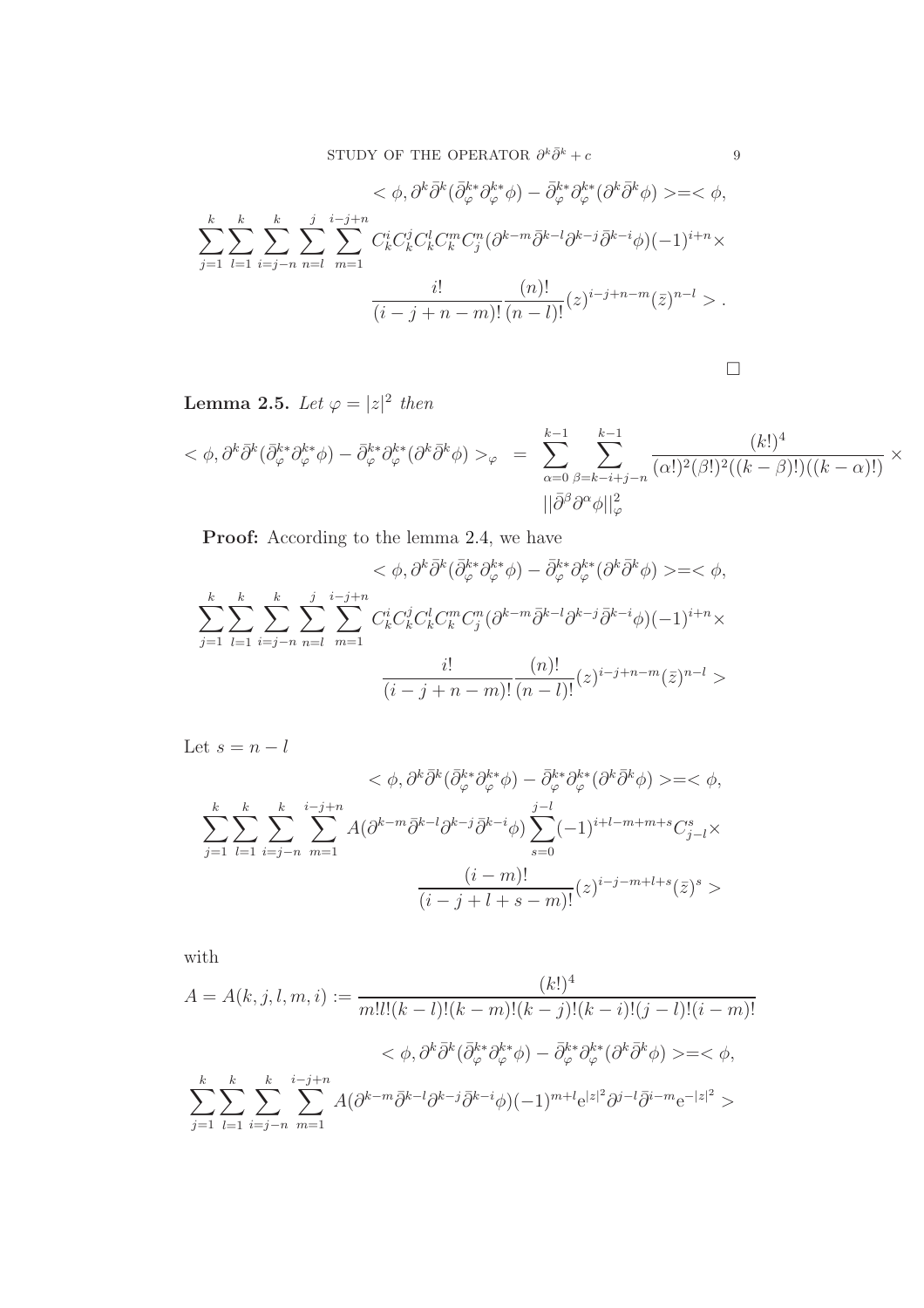$$
[\partial^k \bar{\partial}^k (\bar{\partial}_\varphi^{k*} \partial_\varphi^{k*} \phi) - \bar{\partial}_\varphi^{k*} \partial_\varphi^{k*} (\partial^k \bar{\partial}^k \phi)] e^{-|z|^2} =
$$
  

$$
\sum_{j=1}^k \sum_{l=1}^k \sum_{i=j-n}^k \sum_{m=1}^{i-j+n} A(\partial^{k-m} \bar{\partial}^{k-l} \partial^{k-j} \bar{\partial}^{k-i} \phi) (-1)^{m+l} \partial^{j-l} \bar{\partial}^{i-m} e^{-|z|^2}
$$

Remark 2.1. Since  $i \geq j - n$ ,  $i - j + n \geq m$  and  $n \geq l$  then  $j \geq l$ and  $i \geq m$ . If  $j < l$  or  $i < m$  then

$$
\partial^k \bar{\partial}^k (\bar{\partial}_\varphi^{k*} \partial_\varphi^{k*} \phi) - \bar{\partial}_\varphi^{k*} \partial_\varphi^{k*} (\partial^k \bar{\partial}^k \phi)] \mathrm{e}^{-|z|^2} = 0.
$$

Let  $s = j - l$  and  $t = i - m$  then

$$
[\partial^k \bar{\partial}^k (\bar{\partial}_\varphi^{k*} \partial_\varphi^{k*} \phi) - \bar{\partial}_\varphi^{k*} \partial_\varphi^{k*} (\partial^k \bar{\partial}^k \phi)] e^{-|z|^2} =
$$
  

$$
\sum_{l=1}^k \sum_{m=1}^{i-j+n} A' \sum_{s=0}^{k-l} \sum_{t=0}^{k-m} C_{k-m}^s C_{k-l}^t (\partial^{k-m} \bar{\partial}^{k-l} \partial^{k-l-s} \bar{\partial}^{k-m-t} \phi) (-1)^{m+l} \partial^s \bar{\partial}^t e^{-|z|^2}
$$

with

$$
A' = A'(k, l, m) := \frac{(k!)^4}{m!l![(k-l)!]^2[(k-m)!]^2}
$$

$$
[\partial^k \bar{\partial}^k (\bar{\partial}^{k*}_{\varphi} \partial^{k*}_{\varphi} \phi) - \bar{\partial}^{k*}_{\varphi} \partial^{k*}_{\varphi} (\partial^k \bar{\partial}^k \phi)] e^{-|z|^2} =
$$
  

$$
\sum_{l=1}^k \sum_{m=1}^{i-j+n} A'(-1)^{m+l} \partial^{k-m} \bar{\partial}^{k-l} (\partial^{k-l} \bar{\partial}^{k-m} \phi e^{-|z|^2})
$$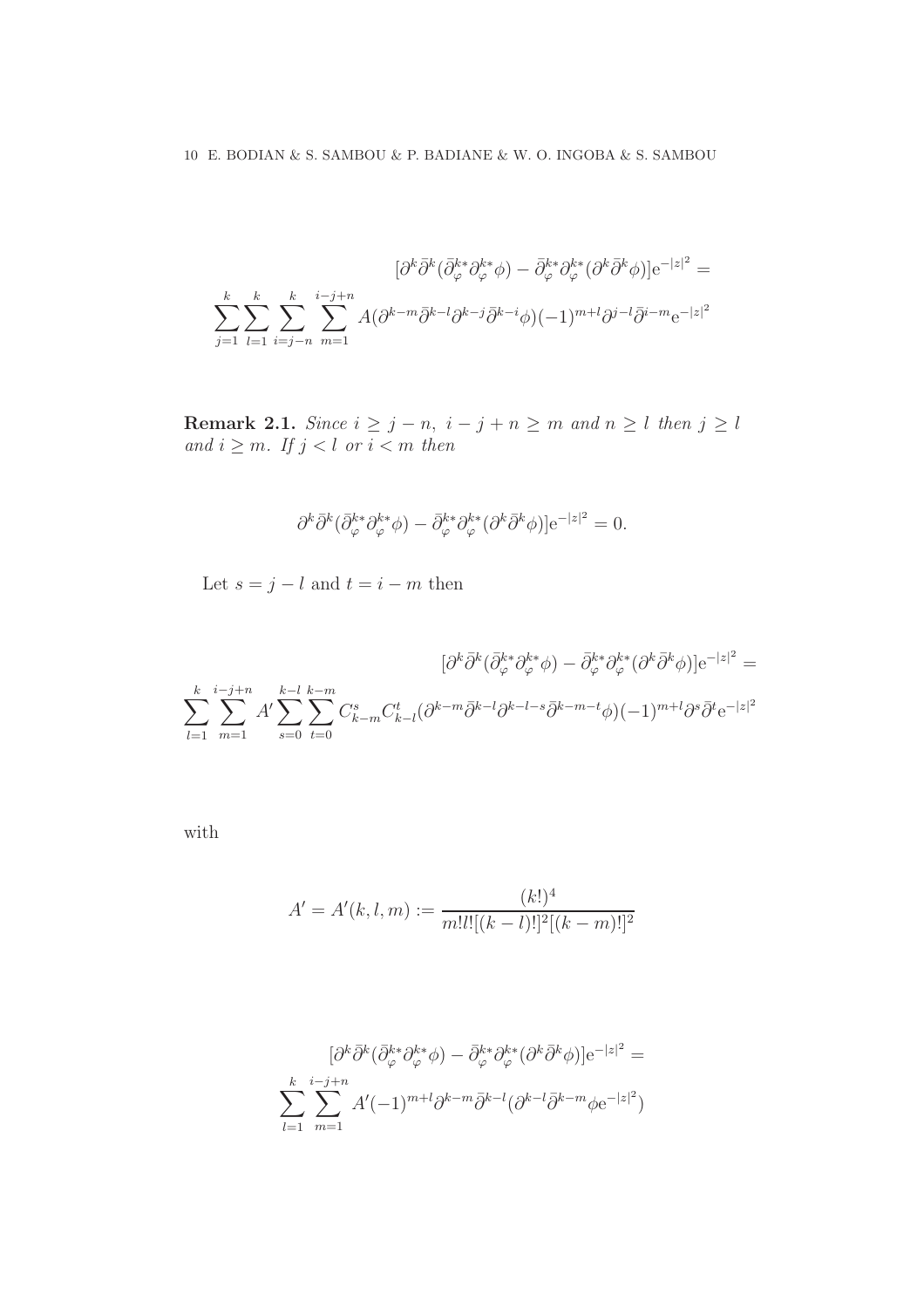By returning to the computation with respect of weighted inner product we have,

$$
\langle \phi, \partial^{k} \bar{\partial}^{k} (\bar{\partial}_{\varphi}^{k*} \partial_{\varphi}^{k*} \phi) - \bar{\partial}_{\varphi}^{k*} \partial_{\varphi}^{k*} (\partial^{k} \bar{\partial}^{k} \phi) \rangle_{\varphi} = \int_{\mathbb{C}} \overline{\phi} \partial^{k} \overline{\partial}^{k} (\bar{\partial}_{\varphi}^{k*} \partial_{\varphi}^{k*} \phi) e^{-|z|^{2}} d\sigma - \int_{\mathbb{C}} \overline{\phi} \overline{\partial}_{\varphi}^{k*} \partial_{\varphi}^{k*} (\partial^{k} \bar{\partial}^{k} \phi) e^{-|z|^{2}} d\sigma
$$
\n
$$
= \sum_{m=1}^{k} \sum_{l=1}^{i-j+n} A'(-1)^{m+l} \times \int_{\mathbb{C}} \overline{\phi} \partial^{k-m} \overline{\partial}^{k-l} [(\partial^{k-l} \overline{\partial}^{k-m} \phi) e^{-|z|^{2}}] d\sigma
$$
\n
$$
= \sum_{m=1}^{k} \sum_{l=1}^{i-j+n} A'(-1)^{m+l} \times \left( -1 \right)^{-m-l} \int_{\mathbb{C}} \overline{\partial}^{k-l} \partial^{k-m} \overline{\phi} (\partial^{k-l} \overline{\partial}^{k-m} \phi) e^{-|z|^{2}} d\sigma
$$
\n
$$
= \sum_{m=1}^{k} \sum_{l=1}^{i-j+n} A' \times \int_{\mathbb{C}} \overline{\partial^{k-l} \overline{\partial}^{k-m} \phi} (\partial^{k-l} \overline{\partial}^{k-m} \phi) e^{-|z|^{2}} d\sigma
$$
\n
$$
= \sum_{m=1}^{k} \sum_{l=1}^{i-j+n} A' \times \left( \partial^{k-l} \overline{\partial}^{k-m} \phi, \partial^{k-l} \overline{\partial}^{k-m} \phi \right) \rangle_{\varphi} = \sum_{m=1}^{k} \sum_{l=1}^{i-j+n} A' ||\partial^{k-l} \overline{\partial}^{k-m} \phi||_{\varphi}^{2}
$$
\n
$$
= \sum_{m=1}^{k} \sum_{l=1}^{i-j+n} \frac{(k!)^{4}}{m!l!((k-l)!)^{2}((k-m)!)^{2}} \times ||\partial^{k-l
$$

Let  $\alpha = k - l$  and  $\beta = k - m$ 

$$
<\phi,\partial^k\bar{\partial}^k(\bar{\partial}_\varphi^{k*}\partial_\varphi^{k*}\phi)-\bar{\partial}_\varphi^{k*}\partial_\varphi^{k*}(\partial^k\bar{\partial}^k\phi)>_{\varphi}=\sum_{\alpha=0}^{k-1}\sum_{\beta=0}^{k-1}\frac{(k!)^4}{(\alpha!)^2(\beta!)^2((k-\beta)!)((k-\alpha)!)}||\partial^\alpha\bar{\partial}^{\beta}\phi||_{\varphi}^2.
$$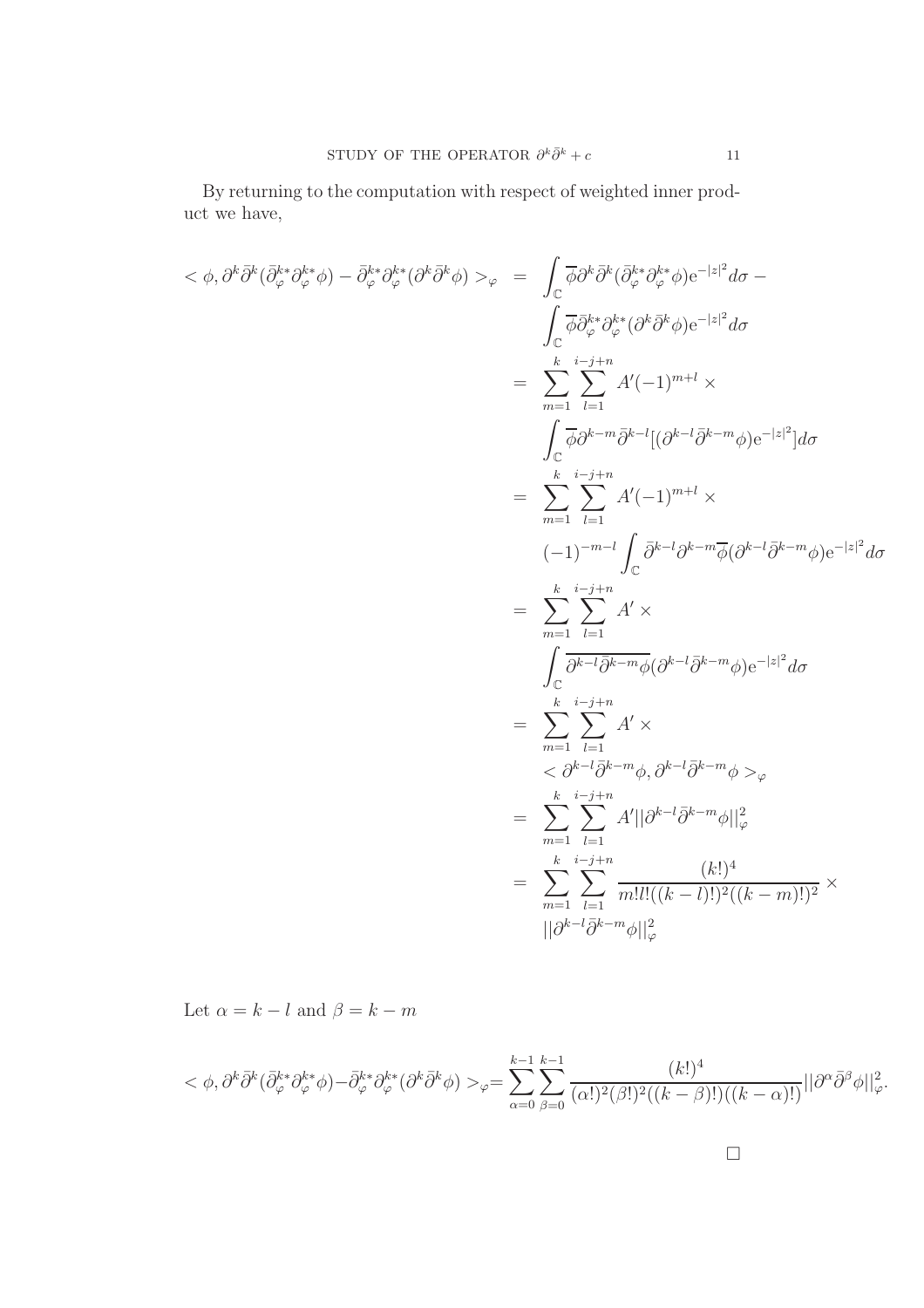### 3. Proof of the main Theorem

**Proof:**(Theorem [1.1\)](#page-0-0) Let  $\varphi = |z|^2$  and  $\phi \in C_0^{\infty}(\mathbb{C})$ . According to the lemma [2.4](#page-6-1)

$$
\left| \left| (\partial^k \bar{\partial}^k + c)^*_{\varphi} \phi \right| \right|^2_{\varphi} \geq <\phi, \partial^k \bar{\partial}^k (\bar{\partial}^{k*} \partial^{k*} \phi) - \bar{\partial}^{k*} \partial^{k*} (\partial^k \bar{\partial}^k \phi) >_{\varphi}.
$$

According to the lemma [2.3](#page-4-0)

$$
\langle \phi, \partial^k \bar{\partial}^k (\bar{\partial}^{k*} \partial^{k*} \phi) - \bar{\partial}^{k*} \partial^{k*} (\partial^k \bar{\partial}^k \phi) \rangle_{\varphi} = \sum_{\alpha=0}^{k-1} \sum_{\beta=0}^{k-j} \frac{(k!)^4}{(\alpha!)^2 (\beta!)^2 ((k-\beta)!)((k-\alpha)!)} \frac{(k+\beta)!}{(\alpha!)^2 (\beta!)^2 ((k-\beta)!)(k-\alpha)!}
$$

therefore

$$
||(\partial^k \bar{\partial}^k + c)_\varphi^* \phi||_\varphi^2 \ge (k!)^2 ||\phi||_\varphi^2.
$$

According to the Cauchy-Schwarz inegality, we have

$$
\begin{array}{rcl} | \langle f, \phi \rangle_{\varphi} |^{2} & \leq & ||f||_{\varphi}^{2} ||\phi||_{\varphi}^{2} \\ & = & \left( \frac{1}{(k!)^{2}} ||f||_{\varphi}^{2} \right) \left( (k!)^{2} ||\phi||_{\varphi}^{2} \right) \\ & \leq & \left( \frac{1}{(k!)^{2}} ||f||_{\varphi}^{2} \right) ||(\partial^{k} \bar{\partial}^{k} + c)_{\varphi}^{*} \phi||_{\varphi}^{2} .\end{array}
$$

According to the lemma [2.1,](#page-2-0) there exists a  $u \in L^2(\mathbb{C}, e^{-|z|^2})$  such that

$$
\partial^k \bar{\partial}^k u + cu = f
$$

with the norm estimate

$$
||u||_{\varphi}^2 \le \frac{1}{(k!)^2} ||f||_{\varphi}^2
$$

that is to say

$$
\int_{\mathbb{C}} |u|^2 e^{-|z|^2} d\sigma \le \frac{1}{(k!)^2} \int_{\mathbb{C}} |f|^2 e^{-|z|^2} d\sigma.
$$

Moreover for  $k = 1$ , for all  $\phi \in C_0^{\infty}(\mathbb{C})$ , we have

$$
\partial^1 \bar{\partial}^1 (\bar{\partial}_\varphi^{1*} \partial_\varphi^{1*} \phi) - \bar{\partial}_\varphi^{1*} \partial_\varphi^{1*} (\partial^1 \bar{\partial}^1 \phi) = \phi \partial^1 \bar{\partial}^1 (e^\varphi \partial^1 \bar{\partial}^1 e^{-\varphi}).
$$

According to the lemma [2.4,](#page-6-1) we have

$$
\begin{split} ||(\partial^1 \bar{\partial}^1 + c)_\varphi^* \phi||_\varphi^2 &\geq \langle \phi, \partial^1 \bar{\partial}^1 (\bar{\partial}_\varphi^{1*} \partial_\varphi^{1*} \phi) - \bar{\partial}_\varphi^{1*} \partial_\varphi^{1*} (\partial^1 \bar{\partial}^1 \phi) >_{\varphi} \\ &= \langle \phi, \phi \partial^1 \bar{\partial}^1 (e^\varphi \partial^1 \bar{\partial}^1 e^{-\varphi}) >_{\varphi} \\ &= \langle \phi \sqrt{\partial^1 \bar{\partial}^1 (e^\varphi \partial^1 \bar{\partial}^1 e^{-\varphi})}, \phi \sqrt{\partial^1 \bar{\partial}^1 (e^\varphi \partial^1 \bar{\partial}^1 e^{-\varphi})} >_{\varphi} \\ &= \left\| \phi \sqrt{\partial^1 \bar{\partial}^1 (e^\varphi \partial^1 \bar{\partial}^1 e^{-\varphi})} \right\|_\varphi^2 \end{split}
$$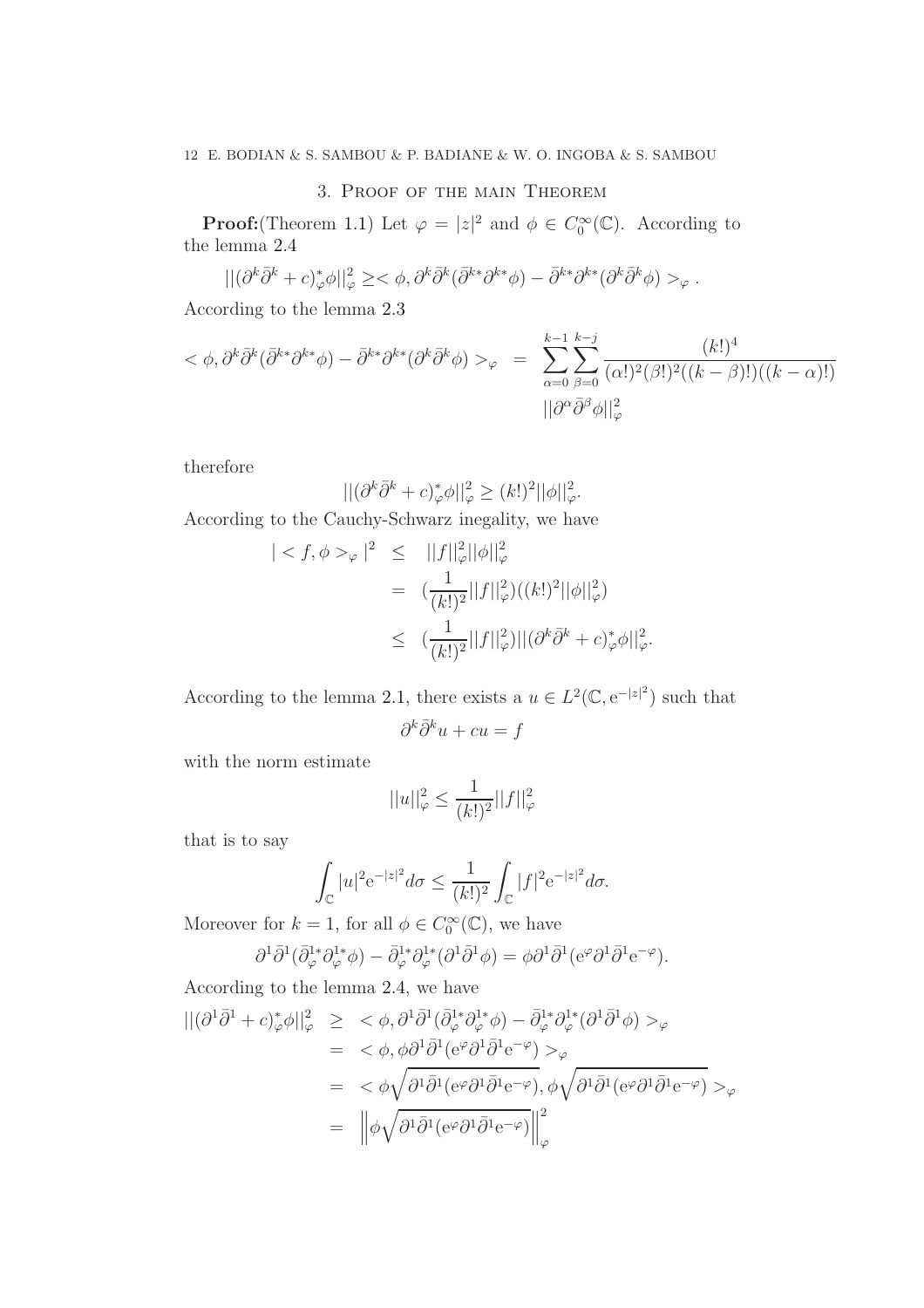By applying the Cauchy-Schwarz inequality, we have

$$
\begin{array}{rcl} \vert < f, \phi >_{\varphi} \vert^{2} & = & \Bigl\vert < \dfrac{f}{\sqrt{\partial^{1}\bar{\partial}^{1}(\mathrm{e}^{\varphi}\partial^{1}\bar{\partial}^{1}\mathrm{e}^{-\varphi})}}, \phi \sqrt{\partial^{1}\bar{\partial}^{1}(\mathrm{e}^{\varphi}\partial^{1}\bar{\partial}^{1}\mathrm{e}^{-\varphi})} >_{\varphi} \Bigr\vert^{2} \\ & \leq & \Bigl\Vert \dfrac{f}{\sqrt{\partial^{1}\bar{\partial}^{1}(\mathrm{e}^{\varphi}\partial^{1}\bar{\partial}^{1}\mathrm{e}^{-\varphi})}} \Bigr\Vert_{\varphi}^{2} \Bigr\Vert \phi \sqrt{\partial^{1}\bar{\partial}^{1}(\mathrm{e}^{\varphi}\partial^{1}\bar{\partial}^{1}\mathrm{e}^{-\varphi})} \Bigr\Vert_{\varphi}^{2} \\ & \leq & \Bigl\Vert \dfrac{f}{\sqrt{\partial^{1}\bar{\partial}^{1}(\mathrm{e}^{\varphi}\partial^{1}\bar{\partial}^{1}\mathrm{e}^{-\varphi})}} \Bigr\Vert_{\varphi}^{2} \Bigr\Vert (\partial^{1}\bar{\partial}^{1}+c)_{\varphi}^{*}\phi \Bigr\Vert_{\varphi}^{2} \end{array}
$$

According to the lemma [2.1,](#page-2-0) there exists a weak solution  $u \in L^2(\mathbb{C}, e^{-\varphi})$ of the equation

$$
\partial^1 \bar{\partial}^1 u + cu = f
$$

with

$$
||u||_{\varphi}^{2} \leq \Big\|\frac{f}{\sqrt{\partial^{1}\partial^{1}(\mathrm{e}^{\varphi}\partial^{1}\overline{\partial}^{1}\mathrm{e}^{-\varphi})}}\Big\|_{\varphi}^{2}
$$

that is to say

$$
\int_{\mathbb{C}} |u|^2 e^{-\varphi} d\sigma \le 16 \int_{\mathbb{C}} \frac{|f|^2}{\Delta(e^{\varphi} \Delta e^{-\varphi})} e^{-\varphi} d\sigma.
$$

Theorem 3.1. There is a liner operator and bounded

$$
T_k: L^2(\mathbb{C}, \mathrm{e}^{-|z|^2}) \longrightarrow L^2(\mathbb{C}, \mathrm{e}^{-|z|^2})
$$

such that

$$
(\partial^k \bar{\partial}^k + c) T_k = I
$$

with the norm estimate

$$
||T_k||_{\varphi} \le \frac{1}{(k!)^2}
$$

where  $||T_k||_{\varphi}$  is the norm of  $T_k$  in  $L^2(\mathbb{C}, e^{-|z|^2})$ .

**Proof:** Let  $f \in L^2(\mathbb{C}, e^{-|z|^2})$ . According to the theorem [1.1,](#page-0-0) there is a weak solution  $u \in L^2(\mathbb{C}, e^{-|z|^2})$  such that

$$
\partial^k \bar{\partial}^k u + cu = f
$$

with the norm estimate

$$
||u||_\varphi \leq \frac{1}{(k!)^2} ||f||_\varphi
$$

therefore

$$
(\partial^k \bar{\partial}^k + c) T_k(f) = f
$$

with

$$
||T_k(f)||_{\varphi} \le \frac{1}{(k!)}||f||_{\varphi}.
$$

So

$$
(\partial^k \bar{\partial}^k + c) T_k = I
$$

 $\Box$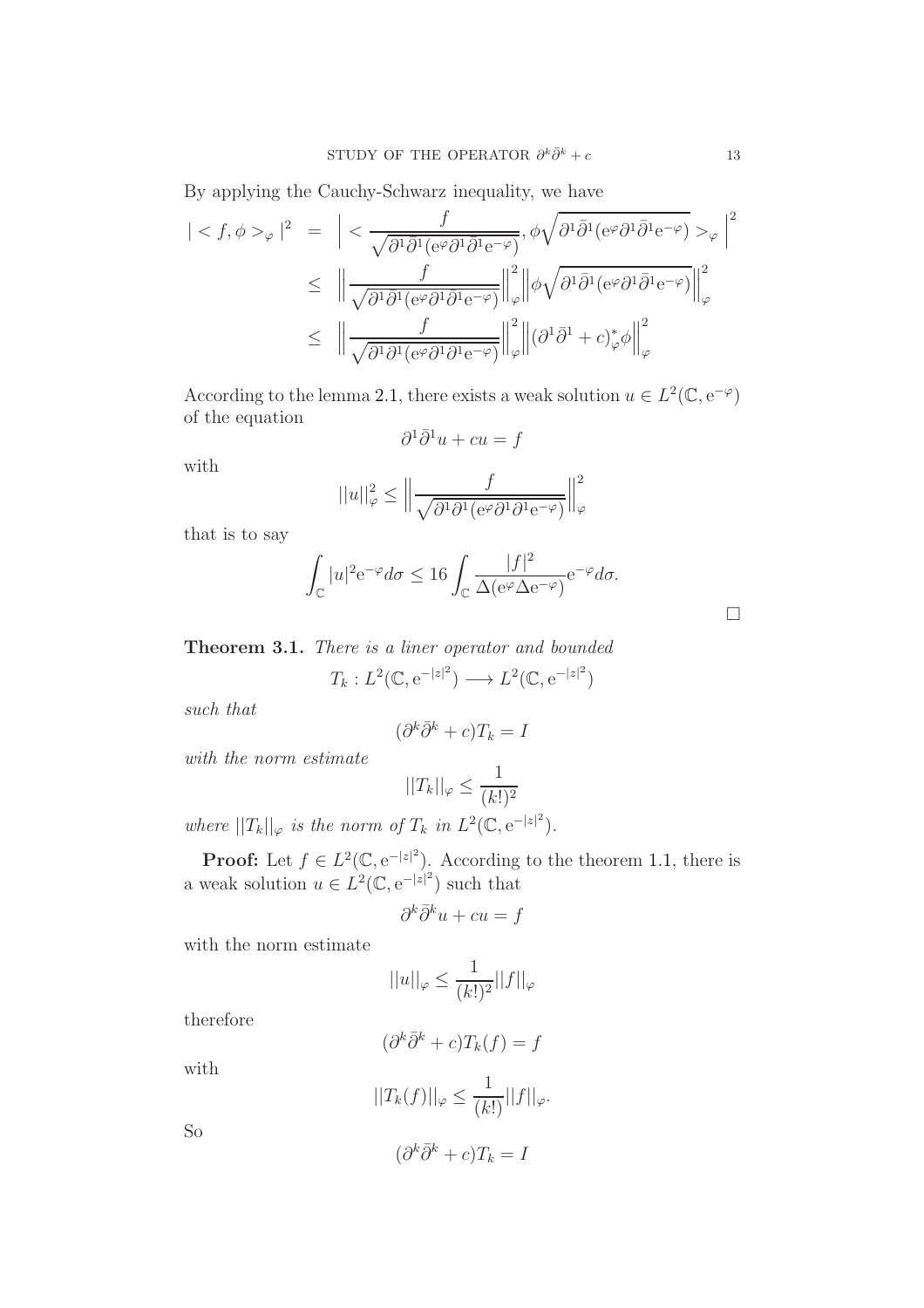with

$$
||T_k||_{\varphi} \le \frac{1}{(k!)^2}.
$$

 $\Box$ 

### 4. Some consequences

Let  $\lambda > 0$  and  $z_0 \in \mathbb{C}$ . Let  $\varphi = \lambda^2 |z - z_0|^2$ , we obtain the corollary of the following Theorem [1.1](#page-0-0) :

**Corollary 4.1.** Let  $f \in L^2(\mathbb{C}, e^{-\lambda^2|z-z_0|^2})$ , there exists a weak solution  $u \in L^2(\mathbb{C}, e^{-\lambda^2 |z - z_0|^2})$  of the equation

$$
\partial^k \bar{\partial}^k u + cu = f
$$

with the norm estimate

$$
\int_{\mathbb{C}} |u|^2 e^{-\lambda^2 |z-z_0|^2} d\sigma \le \frac{1}{(\lambda^k k!)^2} \int_{\mathbb{C}} |f|^2 e^{-\lambda^2 |z-z_0|^2} d\sigma.
$$

**Proof:** Let  $f \in L^2(\mathbb{C}, e^{-\lambda^2 |z - z_0|^2})$ , we have

$$
\int_{\mathbb{C}} |f|^2 e^{-\lambda^2 |z - z_0|^2} d\sigma < +\infty.
$$

Lat  $z = \frac{w}{\lambda} + z_0$  and  $g(w) = f(z) = f(\frac{w}{\lambda} + z_0)$  then

$$
\frac{1}{\lambda^2} \int_{\mathbb{C}} |g|^2 e^{-|w|^2} d\sigma(w) < +\infty
$$

therefore  $g \in L^2(\mathbb{C}, e^{-|w|^2})$ . According to the Theorem [1.1,](#page-0-0) there exists a weak solution  $v \in L^2(\mathbb{C}, e^{-|w|^2})$  of the equation

$$
\partial^k \bar{\partial}^k v + \frac{c}{\lambda^k} v = g
$$

with the norm estimate

$$
\int_{\mathbb{C}} |v|^2 e^{-|w|^2} d\sigma(w) \le \frac{1}{(k!)^2} \int_{\mathbb{C}} |g|^2 e^{-|w|^2} d\sigma(w).
$$

Let  $u(z) = \frac{1}{\lambda^k}v(w) = \frac{1}{\lambda^k}v(\lambda(z - z_0)).$ Then

$$
\partial^k \bar{\partial}^k u + cu = f
$$

with the norm estimate

$$
\int_{\mathbb{C}} |u|^2 e^{-\lambda^2 |z-z_0|^2} d\sigma \le \frac{1}{(\lambda^k k!)^2} \int_{\mathbb{C}} |f|^2 e^{-\lambda^2 |z-z_0|^2} d\sigma.
$$

As a consequence of the Corollary [2](#page-15-3) we have

 $\Box$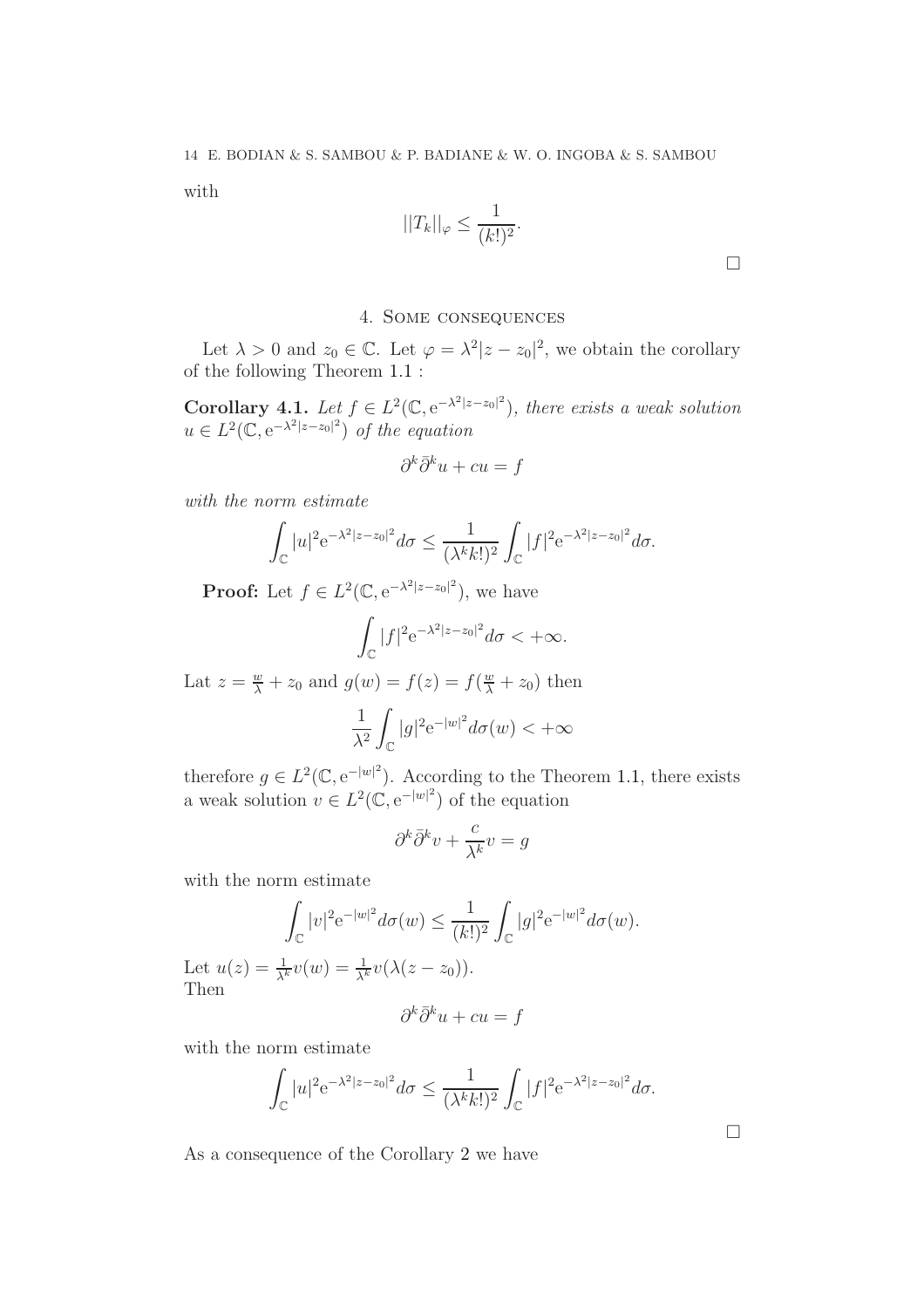Corollary 4.2. Let  $U \in \mathbb{C}$  be a bounded open set. Let  $f \in L^2(U)$ , there exists a weak solution  $u \in L^2(U)$  of the equation

$$
\partial^k \bar{\partial}^k u + cu = f
$$

with

$$
||u||_{L^{2}(U)} \leq \left(\frac{e^{|U|^{2}}}{(k!)^{2}}\right)||f||_{L^{2}(U)}
$$

where  $|U|$  is the diameter of  $U$ .

**Proof:** Let  $z_0 \in U$  and  $f \in L^2(U)$ , we have

$$
\tilde{f}(z) = \begin{cases} f(z) & \text{si } z \in U \\ 0 & \text{si } z \in \mathbb{C} \setminus U \end{cases}
$$

Therefore  $\tilde{f} \in L^2(\mathbb{C}) \subset L^2(\mathbb{C}, e^{-|z-z_0|^2})$ . According to the Corollary [2,](#page-15-3) there exists a weak solution  $\tilde{u} \in L^2(\mathbb{C}, e^{-|z-z_0|^2})$  of the equation

$$
\partial^k\bar\partial^k \tilde u+c\tilde u=\tilde f
$$

with

$$
\int_{\mathbb{C}} |\tilde{u}|^2 e^{-|z-z_0|^2} d\sigma \le \frac{1}{(k!)^2} \int_{\mathbb{C}} |\tilde{f}|^2 e^{-|z-z_0|^2} d\sigma
$$

therefore

$$
\int_{\mathbb{C}} |\tilde{u}|^2 e^{-|z-z_0|^2} d\sigma \le \frac{1}{(k!)^2} \int_{U} |f|^2 d\sigma
$$

however

$$
\int_{\mathbb{C}} |\tilde{u}|^2 e^{-|z-z_0|^2} d\sigma \ge e^{-|U|^2} \int_{U} |\tilde{u}|^2 d\sigma
$$

therefore

$$
\int_U |\tilde{u}|^2 d\sigma \le \left(\frac{e^{|U|^2}}{(k!)^2}\right) \int_U |f|^2 d\sigma.
$$

Let  $\tilde{u}_{|U} = u$  then we have

$$
\partial^k \bar{\partial}^k u + cu = f
$$

with

$$
||u||_{L^2(U)} \le \left(\frac{e^{|U|^2}}{(k!)^2}\right) ||f||_{L^2(U)}.
$$

 $\Box$ 

#### **ACKNOWLEDGMENTS**

The authors would like to thank the director of Ziguinchor Polytechnic Institute (ZIP) and all the members of the SAGELAB laboratory at ZIP where we stayed to do this work.